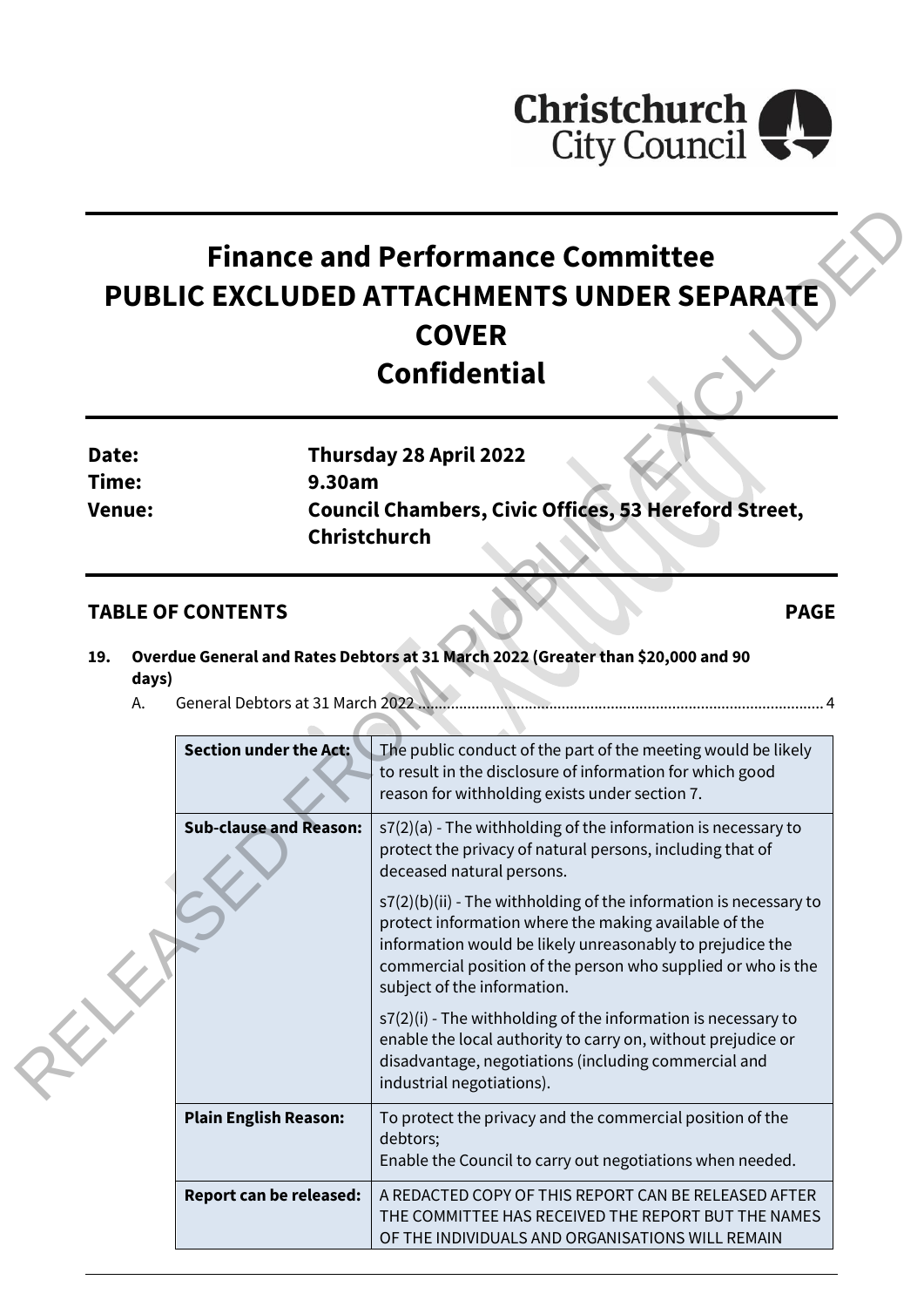B. Rates Debtors Report 31 March 2022............................................................................................... [5](#page-4-0)

| <b>Section under the Act:</b><br>The public conduct of the part of the meeting would be likely<br>to result in the disclosure of information for which good<br>reason for withholding exists under section 7.<br>$s7(2)(a)$ - The withholding of the information is necessary to<br><b>Sub-clause and Reason:</b><br>protect the privacy of natural persons, including that of<br>deceased natural persons.<br>$s7(2)(b)(ii)$ - The withholding of the information is necessary to<br>protect information where the making available of the<br>information would be likely unreasonably to prejudice the<br>commercial position of the person who supplied or who is the<br>subject of the information.<br>s7(2)(i) - The withholding of the information is necessary to<br>enable the local authority to carry on, without prejudice or<br>disadvantage, negotiations (including commercial and<br>industrial negotiations).<br>To protect the privacy and the commercial position of the<br><b>Plain English Reason:</b><br>debtors;<br>Enable the Council to carry out negotiations when needed.<br>A REDACTED COPY OF THIS REPORT CAN BE RELEASED AFTER<br>Report can be released:<br>THE COMMITTEE HAS RECEIVED THE REPORT BUT THE NAMES<br>OF THE INDIVIDUALS AND ORGANISATIONS WILL REMAIN<br>CONFIDENTIAL. |
|--------------------------------------------------------------------------------------------------------------------------------------------------------------------------------------------------------------------------------------------------------------------------------------------------------------------------------------------------------------------------------------------------------------------------------------------------------------------------------------------------------------------------------------------------------------------------------------------------------------------------------------------------------------------------------------------------------------------------------------------------------------------------------------------------------------------------------------------------------------------------------------------------------------------------------------------------------------------------------------------------------------------------------------------------------------------------------------------------------------------------------------------------------------------------------------------------------------------------------------------------------------------------------------------------------------------|
|                                                                                                                                                                                                                                                                                                                                                                                                                                                                                                                                                                                                                                                                                                                                                                                                                                                                                                                                                                                                                                                                                                                                                                                                                                                                                                                    |
|                                                                                                                                                                                                                                                                                                                                                                                                                                                                                                                                                                                                                                                                                                                                                                                                                                                                                                                                                                                                                                                                                                                                                                                                                                                                                                                    |
|                                                                                                                                                                                                                                                                                                                                                                                                                                                                                                                                                                                                                                                                                                                                                                                                                                                                                                                                                                                                                                                                                                                                                                                                                                                                                                                    |
|                                                                                                                                                                                                                                                                                                                                                                                                                                                                                                                                                                                                                                                                                                                                                                                                                                                                                                                                                                                                                                                                                                                                                                                                                                                                                                                    |
|                                                                                                                                                                                                                                                                                                                                                                                                                                                                                                                                                                                                                                                                                                                                                                                                                                                                                                                                                                                                                                                                                                                                                                                                                                                                                                                    |
|                                                                                                                                                                                                                                                                                                                                                                                                                                                                                                                                                                                                                                                                                                                                                                                                                                                                                                                                                                                                                                                                                                                                                                                                                                                                                                                    |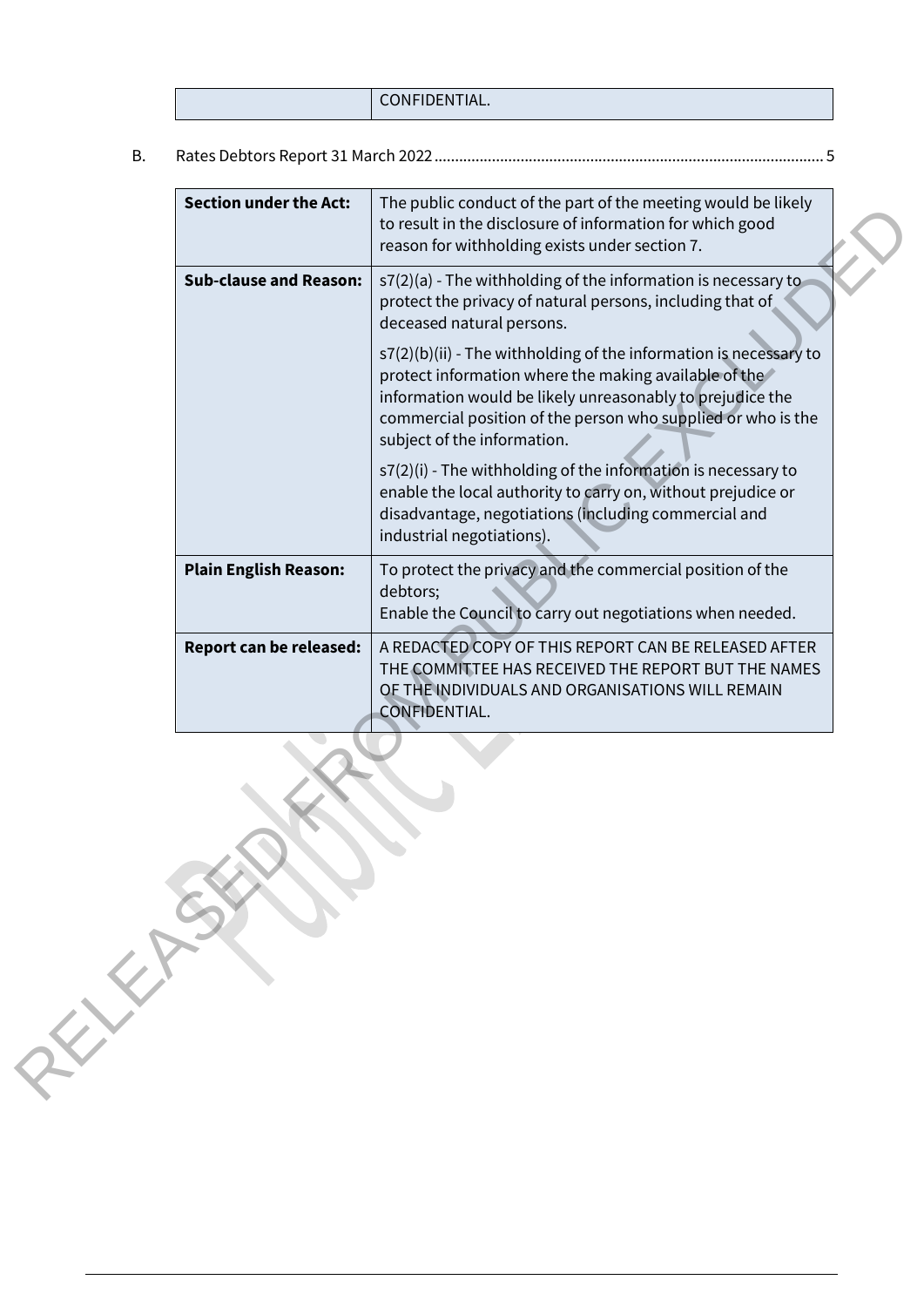

RELEASED FROM PUBLIC USED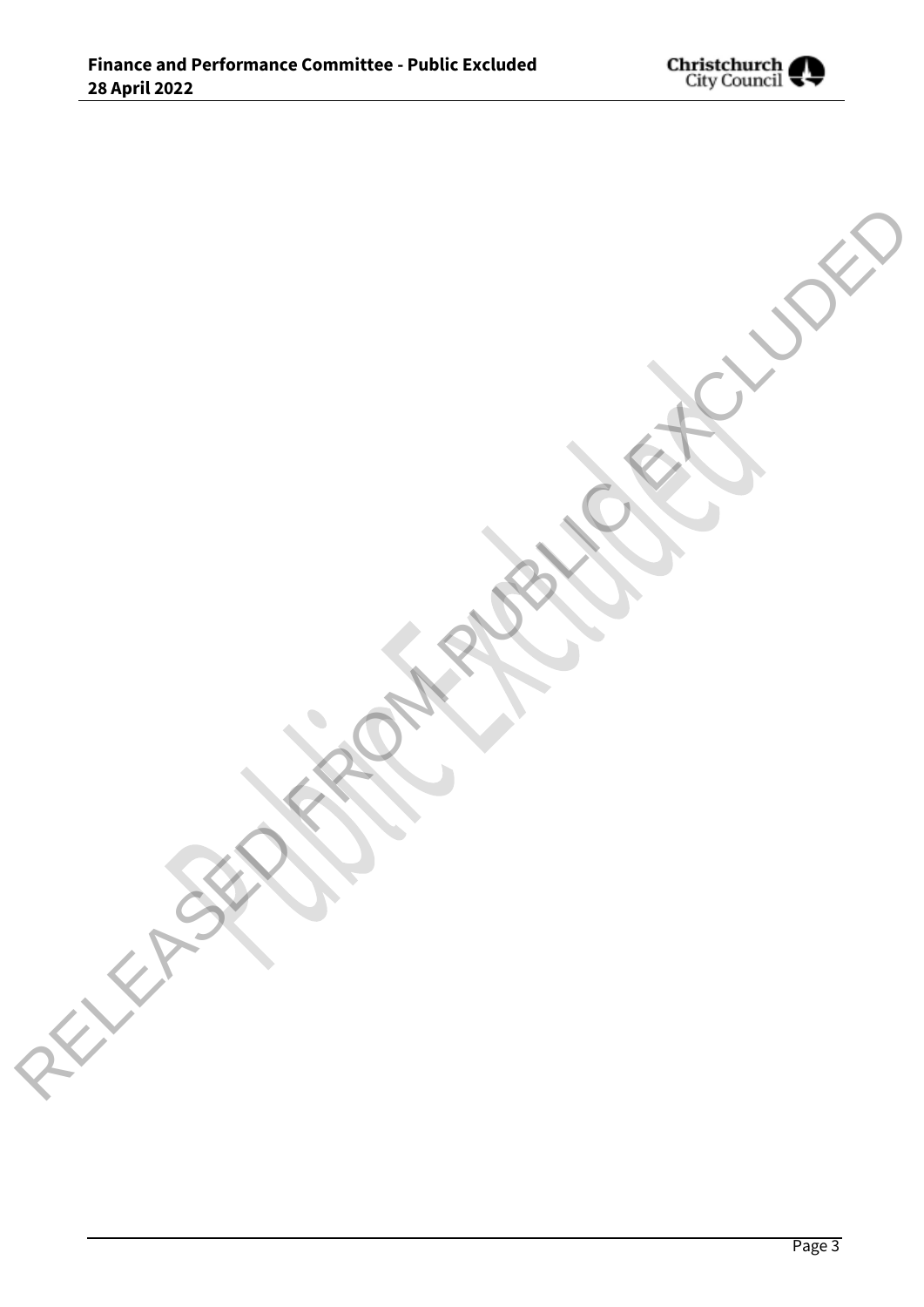| <b>General Debtors Report</b><br>Overdue Debtors (+90 days and >\$20,000) |               |                      | <b>Report Attachment</b>                              |                                                                                                                                                                                                                                                                                                                                                                                                                                            |
|---------------------------------------------------------------------------|---------------|----------------------|-------------------------------------------------------|--------------------------------------------------------------------------------------------------------------------------------------------------------------------------------------------------------------------------------------------------------------------------------------------------------------------------------------------------------------------------------------------------------------------------------------------|
| <b>As at 31 March 2022</b>                                                |               |                      |                                                       |                                                                                                                                                                                                                                                                                                                                                                                                                                            |
| <b>Name</b>                                                               | <b>Amount</b> | <b>Source</b>        | <b>Received</b><br><b>February to</b><br><b>March</b> | <b>Comments</b>                                                                                                                                                                                                                                                                                                                                                                                                                            |
|                                                                           |               | \$26,453 General SAP |                                                       | \$648 Damage to traffic assets. Long term payment plan in place.                                                                                                                                                                                                                                                                                                                                                                           |
|                                                                           |               | \$21,310 General SAP |                                                       | Debt is for a Commercial lease. Hardship application financials received and<br>approved. Was paying the arrears by way of monthly instalments of \$2,000 p<br>\$7,708 month and paying current debt within terms. Applying for hardship once mo<br>yet to supply financial information. March montly instalment of historic arre<br>\$2,000 not paid. Current debt \$3,707.91 due February and current debt \$3,70<br>due March not paid. |
|                                                                           |               | \$21,057 General SAP |                                                       | \$100 Damage to traffic assets. Long term payment plan in place.                                                                                                                                                                                                                                                                                                                                                                           |
| <b>TOTAL</b>                                                              | \$68,819      |                      | \$8,456                                               |                                                                                                                                                                                                                                                                                                                                                                                                                                            |

# **Significant changes since last report, January 2022**

<span id="page-3-0"></span>

| <b>General Debtors Report</b><br>Overdue Debtors (+90 days and >\$20,000) |               |                      | <b>Report Attachment</b>                              |                                                                                                                                                                                                                                                                                                                                                                                                                                                            |
|---------------------------------------------------------------------------|---------------|----------------------|-------------------------------------------------------|------------------------------------------------------------------------------------------------------------------------------------------------------------------------------------------------------------------------------------------------------------------------------------------------------------------------------------------------------------------------------------------------------------------------------------------------------------|
| As at 31 March 2022                                                       |               |                      |                                                       |                                                                                                                                                                                                                                                                                                                                                                                                                                                            |
| <b>Name</b>                                                               | <b>Amount</b> | <b>Source</b>        | <b>Received</b><br><b>February to</b><br><b>March</b> | <b>Comments</b>                                                                                                                                                                                                                                                                                                                                                                                                                                            |
|                                                                           |               | \$26,453 General SAP |                                                       | \$648 Damage to traffic assets. Long term payment plan in place.                                                                                                                                                                                                                                                                                                                                                                                           |
|                                                                           |               | \$21,310 General SAP |                                                       | Debt is for a Commercial lease. Hardship application financials received and<br>approved. Was paying the arrears by way of monthly instalments of \$2,000 per<br>\$7,708 month and paying current debt within terms. Applying for hardship once more, but<br>yet to supply financial information. March montly instalment of historic arrears<br>\$2,000 not paid. Current debt \$3,707.91 due February and current debt \$3,707.91<br>due March not paid. |
|                                                                           |               | \$21,057 General SAP |                                                       | \$100 Damage to traffic assets. Long term payment plan in place.                                                                                                                                                                                                                                                                                                                                                                                           |
|                                                                           | \$68,819      |                      | \$8,456                                               |                                                                                                                                                                                                                                                                                                                                                                                                                                                            |
| Significant changes since last report, January 2022                       |               |                      |                                                       |                                                                                                                                                                                                                                                                                                                                                                                                                                                            |
| <b>Name</b>                                                               | <b>Amount</b> | <b>Source</b>        | Received                                              | <b>Comment</b>                                                                                                                                                                                                                                                                                                                                                                                                                                             |



Item 19 **Attachment A Item 19** Attachment A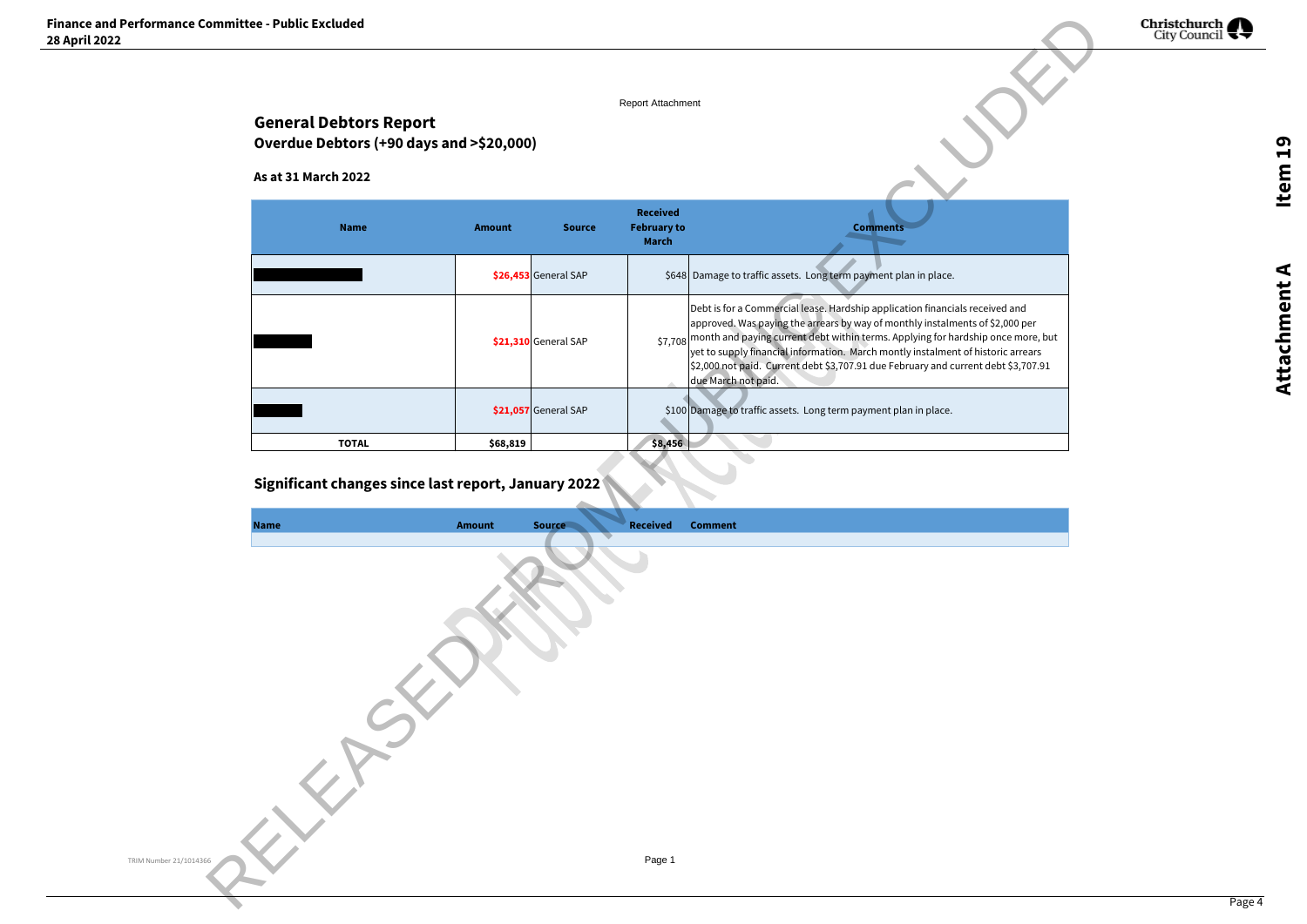<span id="page-4-0"></span>

|                             |                             |                         | Performance Committee - Public Excluded |          |                      |                                    |                 |                               |                   |                                                             |                          |                            |                                                           |                                    |                                          |                                                                                                               |                           | <b>Christ</b><br>City                                                                                                                                                                                                                                                                                                                                                              |
|-----------------------------|-----------------------------|-------------------------|-----------------------------------------|----------|----------------------|------------------------------------|-----------------|-------------------------------|-------------------|-------------------------------------------------------------|--------------------------|----------------------------|-----------------------------------------------------------|------------------------------------|------------------------------------------|---------------------------------------------------------------------------------------------------------------|---------------------------|------------------------------------------------------------------------------------------------------------------------------------------------------------------------------------------------------------------------------------------------------------------------------------------------------------------------------------------------------------------------------------|
|                             | <b>Rates Debtors Report</b> |                         | Overdue Debtors (>\$20,000)             |          |                      | As at end Mar-22                   |                 | Last report Jan-22            |                   |                                                             |                          |                            |                                                           |                                    |                                          |                                                                                                               |                           |                                                                                                                                                                                                                                                                                                                                                                                    |
| = Increase in total arrears |                             |                         |                                         |          |                      |                                    |                 |                               |                   |                                                             |                          |                            |                                                           |                                    |                                          | General notes: For most properties, the change in Total Arrears equates to Instalment 3 not having been paid. |                           |                                                                                                                                                                                                                                                                                                                                                                                    |
|                             | = Added this report         |                         |                                         |          | Arrears              |                                    |                 | = Decrease in total arrears   |                   |                                                             |                          |                            | Process                                                   |                                    |                                          |                                                                                                               |                           |                                                                                                                                                                                                                                                                                                                                                                                    |
| Date came<br>on Report      | <b>Contract</b><br>Account  | Rating<br>Area          | 90+ days                                | <90 days | <b>Total arrears</b> | <b>Change since</b><br>last report | <b>Mortgage</b> | <b>Previous</b><br>years debt | <b>Rate Payer</b> | Payment<br>arrangement                                      | <b>Arrears</b><br>Letter | <b>Letter of</b><br>demand | <b>ECAN to assign</b><br>debt to CCC                      | <b>Statement of</b><br>claim/Court | <b>Rating Sale</b>                       | Other                                                                                                         | Maori<br>Freehold<br>Land | <b>Comments</b>                                                                                                                                                                                                                                                                                                                                                                    |
| Pre 2020                    | 73075916                    | $\overline{2}$          | 88,051                                  | 682      | 88,733               | 682                                |                 | 81,016                        |                   |                                                             |                          |                            |                                                           |                                    | <b>Draft report</b><br>being<br>prepared |                                                                                                               |                           | Legal drafting report to Council to seek authority to carry out<br>Rating Sale.                                                                                                                                                                                                                                                                                                    |
| Pre 2020                    | 73098392                    | $\overline{1}$          | 63,195                                  | 1,333    | 64,528               | 1,333                              |                 | 56,569                        |                   |                                                             |                          | Legal issued               | Assigned                                                  | <b>Being prepared</b>              |                                          |                                                                                                               |                           | No response to Letter of Demand. Assignation of debt authorised<br>Draft statement of claim being prepared. Case being sent<br>to external legal firm.                                                                                                                                                                                                                             |
| Pre 2020                    | 73109569                    | $\mathbf{1}$            | 57,055                                  | 1,253    | 58,308               | 1,253                              |                 | 50,981                        |                   |                                                             |                          |                            |                                                           |                                    |                                          | Property sale expected                                                                                        |                           | Official Assignee has had a restraining order placed on this<br>property as they seek to sell the property through the Proceeds of<br>Crimes Act 1991.                                                                                                                                                                                                                             |
| Pre 2020                    | 73146358                    | $\overline{\mathbf{3}}$ | 53,033                                  | 662      | 53,695               | 662                                |                 | 51,709                        |                   | <b>Senior rates</b><br><mark>ostponement</mark><br>in place |                          |                            |                                                           |                                    |                                          |                                                                                                               |                           | Rates postponed since before 2009 under Council's Rates<br>Postponement Policy. All in order.                                                                                                                                                                                                                                                                                      |
| Pre 2020                    | 73091722                    | 1                       | 40,013                                  | 690      | 40,703               | 690                                |                 | 36,105                        |                   |                                                             |                          | Legal issued               | Assigned                                                  |                                    |                                          |                                                                                                               |                           | Assignation of debt authorised by<br>. Letter of demand sent 19<br>Nov 2021. Case being sent to externa egal firm.<br>14 day letter sent 12 July 2021. Formal demand notification sent                                                                                                                                                                                             |
| Jun-21                      | 73057023                    | $\overline{\mathbf{3}}$ | 22,701                                  | 10,318   | 33,019               | 10,318                             | Yes             |                               |                   | <mark>n discussion</mark>                                   |                          | 2nd formal                 |                                                           |                                    |                                          |                                                                                                               |                           | 13 Sept 2021. Have made phone contact. He is wanting bring<br>arrears up to date to refinance and subdivide. Discussions on an<br>arrangement are on-going. Previous years debt paid by mortgagee<br>on 1 Feb 2022.                                                                                                                                                                |
| Dec-20                      | 73100991                    | $\overline{2}$          | 31,144                                  | 1,360    | 32,504               | 1,360                              |                 | 26,565                        |                   |                                                             |                          | <mark>Legal issued</mark>  | Assigned                                                  |                                    |                                          |                                                                                                               |                           | Assignation of debt authorised by<br>Letter of demand sent 19<br>Nov 2021. Case being sent to externa egal firm.                                                                                                                                                                                                                                                                   |
| Pre 2020                    | 73096207                    | $\mathbf{1}$            | 31,014                                  | 393      | 31,407               | 293                                |                 | 28,231                        |                   |                                                             |                          |                            | Assigned                                                  |                                    |                                          | <b>Waiting new MFL policy</b><br>on 1 July 2022                                                               |                           | This is "1967 land". In discussion with owners about extent of use.<br>Once new MFL policy comes into force from 1 July 2022, we may<br>remit all rates arrears.                                                                                                                                                                                                                   |
| $Jun-20$                    | 73107197                    | $\overline{2}$          | 29,650                                  | 809      | 30,458               | 809                                |                 | 26,241                        |                   |                                                             |                          | Legal issued               | Assigned                                                  | <b>Being prepared</b>              |                                          |                                                                                                               |                           | embroiled in High Court proceedings<br>CSL report that<br>against the Crown and refuses to pay until that is resolved. CSL<br>opinion is that CCC legal action is unlikely to help resolve this at<br>this time but account is now with Legal. Letter of Demand sent.<br>Draft statement of claim prepared. Deed of assignment approved<br>Case being sent to external legal firm. |
| $Mar-22$                    | 73050230                    | $\overline{\mathbf{3}}$ | 1,855                                   | 28,351   | 30,206               | #N/A                               |                 |                               |                   |                                                             |                          |                            |                                                           |                                    |                                          | <b>Contacting owner</b>                                                                                       |                           | They are one instalment in arrears plus the penalty from the<br>previous instalment (which was paid late). Contacting owner to<br>make them aware.                                                                                                                                                                                                                                 |
| $Jun-20$                    | 73073301                    | $\overline{2}$          | 29,086                                  | 361      | 29,447               | 361                                |                 | 26,508                        |                   |                                                             |                          | Legal issued               | Assigned                                                  | <b>Being prepared</b>              |                                          |                                                                                                               |                           | Long history of not paying and no success by CSL debt collection.<br>Letter of demand sent 25.05.2021. Draft statement of claim<br>prepared. Deed of assignment approved<br>Case being sent<br>to external legal firm.                                                                                                                                                             |
| <b>Dec-20</b>               | 73014281                    | <sup>1</sup>            | 27,086                                  | 793      | 27,878               | 793                                |                 | 23,832                        |                   |                                                             | $\sim$ $\sim$            | Legal issued               | Assigned                                                  |                                    |                                          |                                                                                                               |                           | Debt collection unsuccessful. Letter of demand sent 12.01.2021.<br>Deed of assignment approved b Draft statement of claim<br>prepared. Fresh letter of demand sent on 19 Nov 2021. Case being<br>sent to external legal firm.                                                                                                                                                      |
| $Sep-20$                    | 73096298                    | $\mathbf{1}$            | 26,918                                  | 414      | 27,332               | 414                                |                 | 24,329                        |                   |                                                             | Issued                   |                            |                                                           |                                    |                                          | Investigating extent of<br>use. Write-off may follow                                                          | Yes                       | MFL but not unused. Investigating extent of use. Write-off may<br>follow. Penalty lock pending investigation.                                                                                                                                                                                                                                                                      |
| Pre 2020                    | 73036713                    | $\overline{2}$          | 26,428                                  | 236      | 26,664               | 236                                |                 | 24,259                        |                   |                                                             |                          |                            | <b>Request for</b><br>assignment of<br>Debt to go to ECAN |                                    |                                          |                                                                                                               |                           | Red Zoned property. Owner no longer living on site. Council<br>wishes to purchase the property. He has refused to discuss this<br>with Council. Proceeding with legal action to recover rates arrears.                                                                                                                                                                             |
| Sept-21                     | 73187202                    | $\mathbf{1}$            | 22,718                                  | 1,674    | 24,392               | 1,674                              | Yes             | 18,103                        |                   |                                                             |                          | 1st formal                 |                                                           |                                    |                                          | Legal action against<br>ratepayer and<br>mortgagee                                                            |                           | 1st formal demand sent on 11 Jan 2022 for this and the other 7<br>units on this site. In dispute/long time rates arrears. Issue with<br>mortagee not paying. Being pursued in conjunction with the Legal<br>Team.                                                                                                                                                                  |
| $Mar-22$                    | 73055852                    | $\overline{\mathbf{3}}$ | 16,091                                  | 8,045    | 24,136               | #N/A                               |                 |                               |                   |                                                             |                          |                            |                                                           |                                    |                                          | <b>Contacting owner</b>                                                                                       |                           | Previously paid on time. Have missed the last three instalments.<br>Contacting the owners to make them aware.<br>1st formal demand sent on 11 Jan 2022 for this and the other 7                                                                                                                                                                                                    |
| Sept-21                     | 73187401                    | $\overline{1}$          | 22,061                                  | 1,782    | 23,843               | 1,782                              | Yes             | 17,287                        |                   |                                                             |                          | 1st formal                 |                                                           |                                    |                                          | Legal action against<br>ratepayer and<br>mortgagee                                                            |                           | units on this site. In dispute/long time rates arrears. Issue with<br>mortagee not paying. Being pursued in conjunction with the Legal<br>Team.                                                                                                                                                                                                                                    |
| Dec-21                      | 73102650                    | $\overline{2}$          | 13,382                                  | 10,151   | 23,533               | 4,061                              | Yes             | $\sim$                        |                   |                                                             | <b>Issued</b>            | Notification               |                                                           |                                    |                                          |                                                                                                               |                           | 14 day letter sent on 27 July 2021. Have been paying \$3,045 per<br>month since. Formal demand notification issued 22 Oct 21. In<br>discussion regarding arrears.                                                                                                                                                                                                                  |
| $Mar-22$                    | 73041669                    | $\mathbf{1}$            | 15,009                                  | 7,505    | 22,514               | #N/A                               | Yes             |                               |                   |                                                             |                          |                            |                                                           |                                    |                                          | <b>Contacting owner</b>                                                                                       |                           | Hasn't paid since change of ownership (three instalments).<br>Contacting the owners to make them aware.                                                                                                                                                                                                                                                                            |
|                             |                             |                         |                                         |          |                      |                                    |                 |                               |                   |                                                             |                          |                            |                                                           |                                    |                                          |                                                                                                               |                           |                                                                                                                                                                                                                                                                                                                                                                                    |